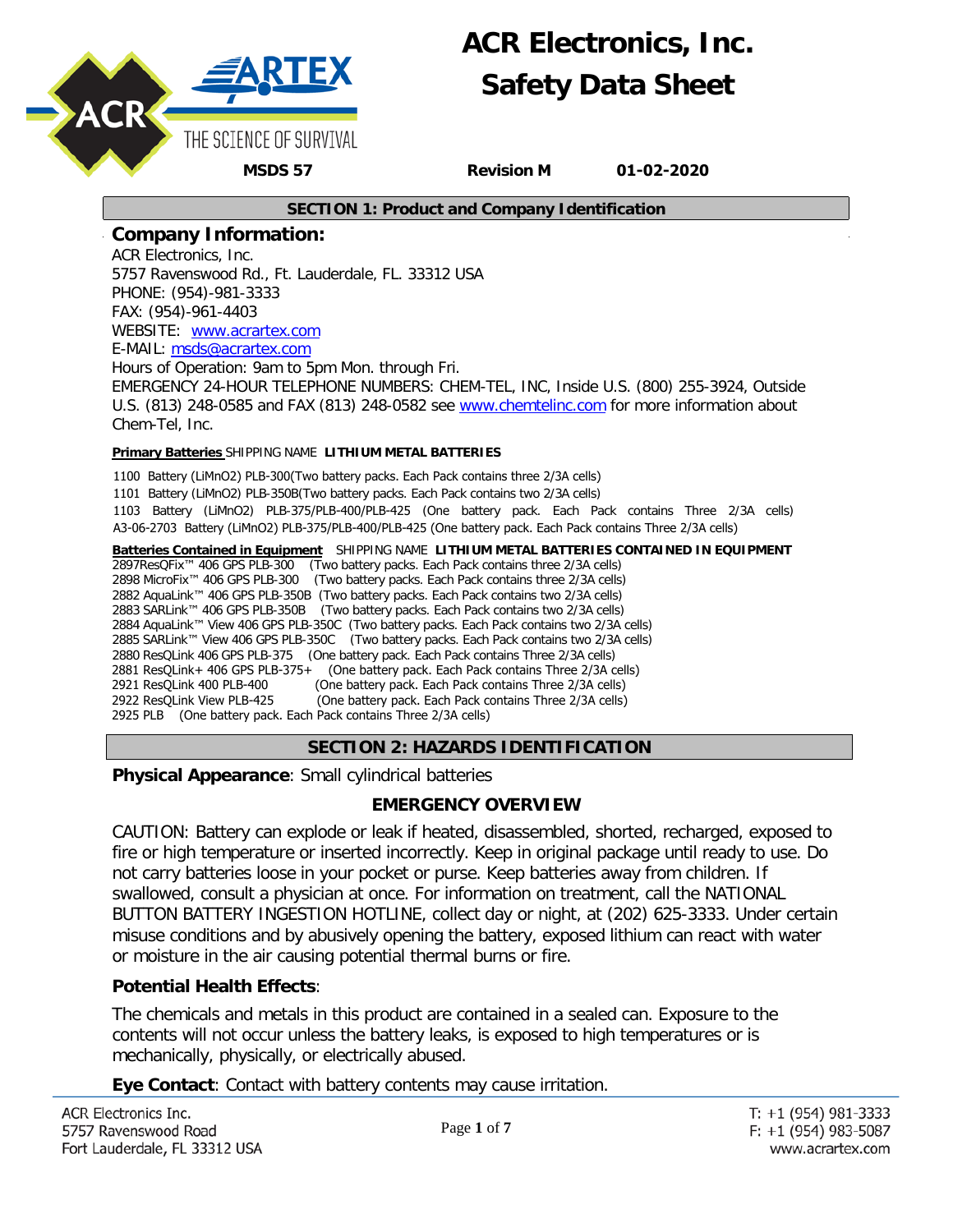

**Skin Contact:** Contact with battery contents may cause irritation.

**Inhalation**: Inhalation of vapors or fumes released due to heat or a large number of leaking batteries may cause respiratory and eye irritation.

**Ingestion**: Swallowing is not anticipated for larger batteries due to battery size. Smaller batteries may be swallowed. If battery is swallowed, seek immediate medical advice. Batteries lodged in the esophagus should be removed immediately since leakage, caustic burns and perforation can occur as soon as two hours after ingestion. Irritation to the internal/external mouth areas may occur following exposure to a leaking battery. Do not give ipecac.

| SECTION 3: COMPOSITION/INFORMATION ON INGREDIENTS     |                   |                                          |                                       |  |
|-------------------------------------------------------|-------------------|------------------------------------------|---------------------------------------|--|
| Ingredient                                            | <b>CAS Number</b> | Concentration/<br>Concentration<br>Range | Classification and Hazard<br>labeling |  |
| Manganese Dioxide                                     | 1313-13-9         | $30 - 40%$                               | Specifica hazards                     |  |
| Lithium Metal                                         | 7439-93-2         | $3.4\%*$                                 | Water forbiddance                     |  |
| Mixture solvent of<br>carbonate and ether             |                   | $10 - 20%$                               | Inflammability                        |  |
| Lithiumtrifluoro methane<br>sulphonate ( $LiCF3SO3$ ) | 33454-82-9        |                                          |                                       |  |

### **SECTION 3: COMPOSITION/INFORMATION ON INGREDIENTS**

\*Weight of Lithium per cell: 0.57g

### **SECTION 4: FIRST AID MEASURES**

**Eye Contact:** If battery is leaking and material contacts the eye, flush thoroughly with copious amounts of running water for 30 minutes. Seek immediate medical attention.

**Skin Contact:** If battery is leaking and material contacts the skin, remove any contaminated clothing and flush exposed skin with copious amounts of running water for at least 15 minutes. If irritation, injury or pain persists, seek medical attention.

**Inhaled:** If battery is leaking, contents may be irritating to respiratory passages. Move to fresh air. If irritation persists, seek medical attention.

**Swallowed:** If battery is swallowed seek immediate medical advice. Batteries lodged in the esophagus should be removed immediately since leakage, caustic burns and perforation can occur as soon as two hours after ingestion. If mouth area irritation or burning has occurred, rinse the mouth and surrounding area with tepid water for at least 15 minutes. Do not give ipecac.

**Note to Physician**: Published reports recommend removal from the esophagus is done endoscopically (under direct visualization). Batteries beyond the esophagus need not be retrieved unless there are signs of injury to the GI tract or a large diameter battery fails to pass the pylorus. If asymptomatic, follow-up x-rays are necessary only to confirm the passage of larger batteries. Confirmation by stool inspection is preferable under most circumstances. For information on treatment, telephone (202) 625-3333 collect, day or night. Potential leakage of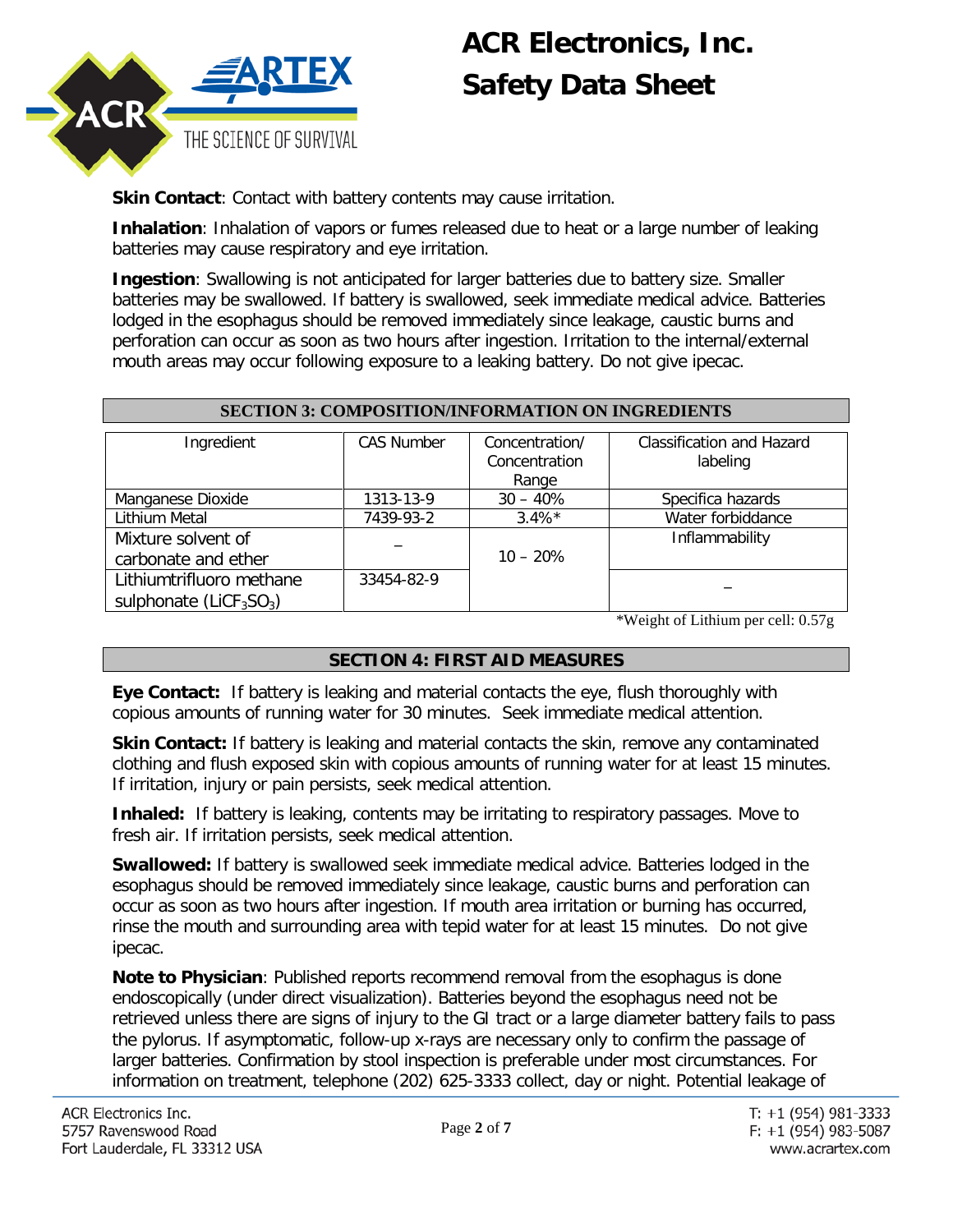

dimethoxyethane, propylene carbonate and lithium perchlorate.Dimethoxyethane rapidly evaporates. Do not give ipecac.

### **SECTION 5: FIRE FIGHTING MEASURES**

**Fire and Explosion Hazards**: Batteries may burst and release hazardous decomposition products when exposed to a fire situation.

**Extinguishing Media:** Use dry chemical, alcohol foam, water or carbon dioxide as appropriate for the surrounding fire. For incipient fires, carbon dioxide extinguishers are more effective than water.

**Special Fire Fighting Procedures:** Firefighters should wear positive pressure selfcontained breathing apparatus and full protective clothing. Fight fire from a distance or protected area. Cool fire exposed batteries to prevent rupture. Use caution when handling fire-exposed containers (batteries may explode in heat of fire).

**Hazardous Combustion Products:** Thermal degradation may produce hazardous fumes of lithium and manganese; hydrofluoric acid, oxides of carbon and sulfur and other toxic byproducts.

### **SECTION 6: ACCIDENTAL RELEASE MEASURES**

Notify safety personnel of large spills. Irritating vapors and flammable may be released from leaking or ruptured batteries. Eliminate all ignition sources. Evacuate the area and allow the vapors to dissipate. Clean-up personnel should wear appropriate protective clothing to avoid eye and skin contact and inhalation of vapors or fumes. Increase ventilation. Carefully collect batteries and place in an appropriate container for disposal. Remove spilled liquid with absorbent and contain for disposal.

### **SECTION 7: HANDLING AND STORAGE**

Avoid mechanical or electrical abuse. DO NOT short circuit or install incorrectly. Batteries may explode pyrolize or vent if disassembled, crushed, recharged or exposed to high temperatures. Install batteries in accordance with equipment instructions. Replace all batteries in equipment at the same time. Do not carry batteries loose in a pocket or bag.

**Storage:** Store batteries in a dry place at normal room temperature.

### **SECTION 8: EXPOSURE CONTROLS/PERSONAL PROTECTION**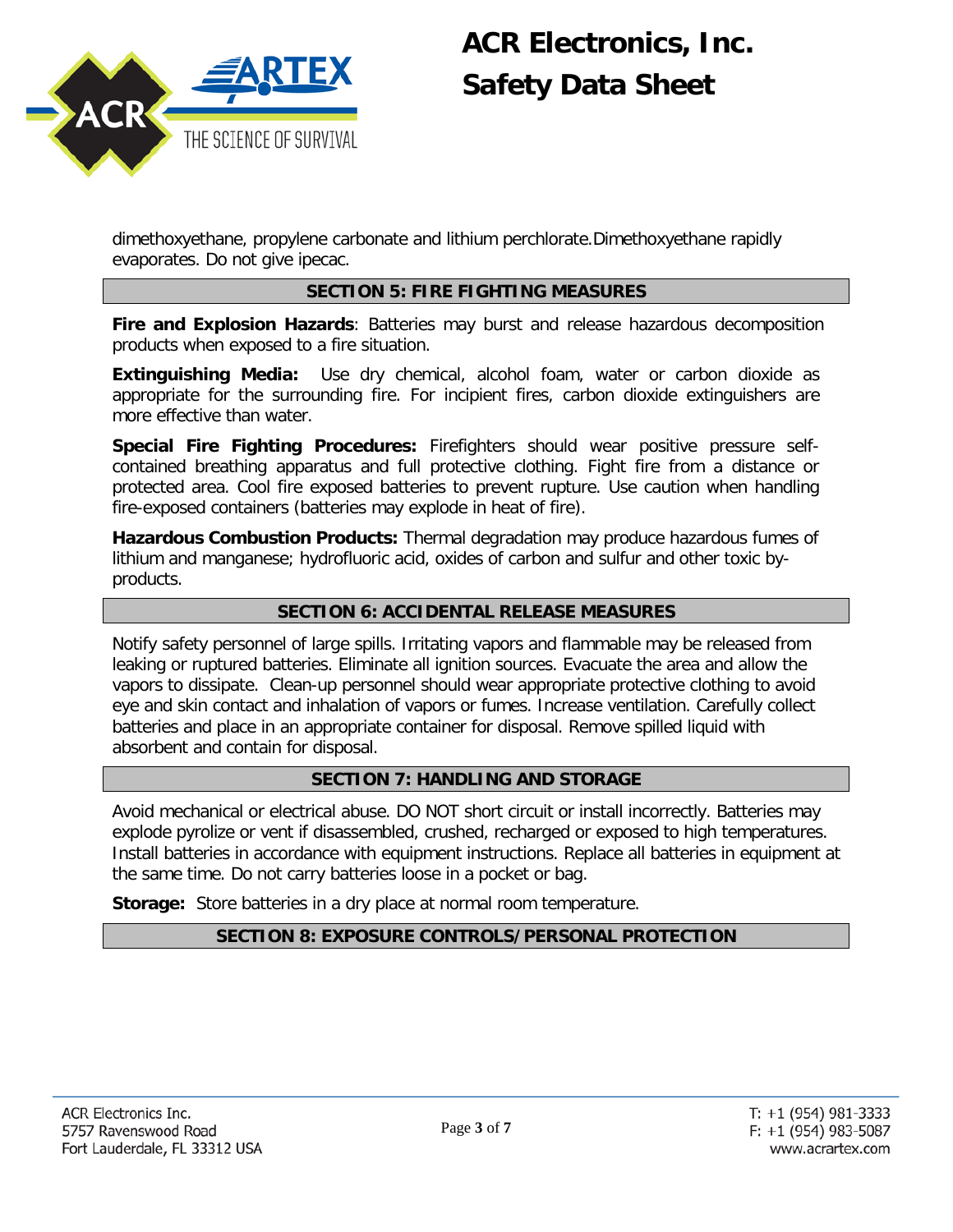

The following occupational exposure limits are provided for informational purposes. No exposure to the battery components should occur during normal consumer use.

**Ventilation:** No special ventilation is needed for normal use. **Respiratory Protection:** None required for normal use.

**Skin Protection:** None required for normal use. Use butyl rubber gloves when handling leaking batteries.

**Eye Protection:**None required for normal use.Wear safety goggles when handling leakingbatteries.

### **SECTION 9: PHYSICAL AND CHEMICAL PROPERTIES**

**Water Solubility:**DME-Complete, PC-Moderate **Boiling Point:**(°C):DME-85, PC-242 **Vapor Pressure:**(mmHg): DME-61, PC-0.03 **Vapor Density:**(Air=1): DME-3.1 **Flash Point**: 29°F DME:-1 **Evaporation Rate**: (Butyl Acet.=1):DME:4.99

Melting Point: (°C): Li-179, MnO<sub>2</sub>-decomposes at 535, LiCl<sub>4</sub>-236 **Specific Gravity:** (H20=1): MnO<sub>2</sub>-5.03, PC-1.20, DME-0.87, Li-0.54, LiCIO<sub>4</sub>-2.43 **Appearance and Odor:**Lithium is a soft, silvery metal. MnO<sub>2</sub> is a black powder. PC is a colorless, odorless liquid. DME is a colorless liquid with a sweet odor.

### **SECTION 10: STABILITY AND REACTIVITY**

**Stability:** This product is stable.

**Incompatibility/Conditions to Avoid:** Contents are incompatible with strong oxidizing agents. Do not heat, crush, disassemble, short circuit or recharge.

**Hazardous Decomposition Products:** Thermal decomposition may produce hazardous fumes of lithium and manganese; hydrofluoric acid, oxides of carbon and sulfur and other toxic by-products.

| <b>Chemical Name</b>                                                        | <b>Exposure Limits ACGIH</b> |                  |
|-----------------------------------------------------------------------------|------------------------------|------------------|
|                                                                             | <b>TLV-TWA</b>               | BEI              |
| Manganese Dioxide                                                           | Mn0.2 mg/m <sup>3</sup>      | None Established |
| Lithium Metal                                                               | None Established             | None Established |
| Mixture solvent of carbonate and ether                                      | None Established             | None Established |
| Lithiumtrifluoro methane sulphonate<br>(LICF <sub>3</sub> SO <sub>3</sub> ) | None Established             | None Established |

**Hazardous Polymerization:** Will not occur

## **SECTION 11: TOXICOLOGICAL INFORMATION**

### **Acute Toxicity Data:**

Manganese Dioxide: Acute toxicity: rabbit\*<sup>1:</sup> LDL<sub>0</sub>(blue pipe)=45mg/kg, Mouse\*<sup>2</sup>:  $LD_{50}$ (subcutaneous) = 422mg/kg Local effect: Irritation to eye, nose, throat and skin Lithium Metal: Acute toxicity: No information in a metal state: Local effect: contact with skin or eye causes thermal burn and alkaline's chemical burn

Carbonate: Acute toxicity: No information at present: Local effect: No information at present Ether: Acute toxicity: Rat<sup>\*</sup><sub>4</sub> oral LD<sub>50</sub>=7000mg/kg: Local effect Light irritation to skin Lithium Trifluoromethane Sulfonate(LiCF<sub>3</sub>SO<sub>3</sub>): Acute toxicity: No information at present: Local effect: Slight irritation to mucous membranes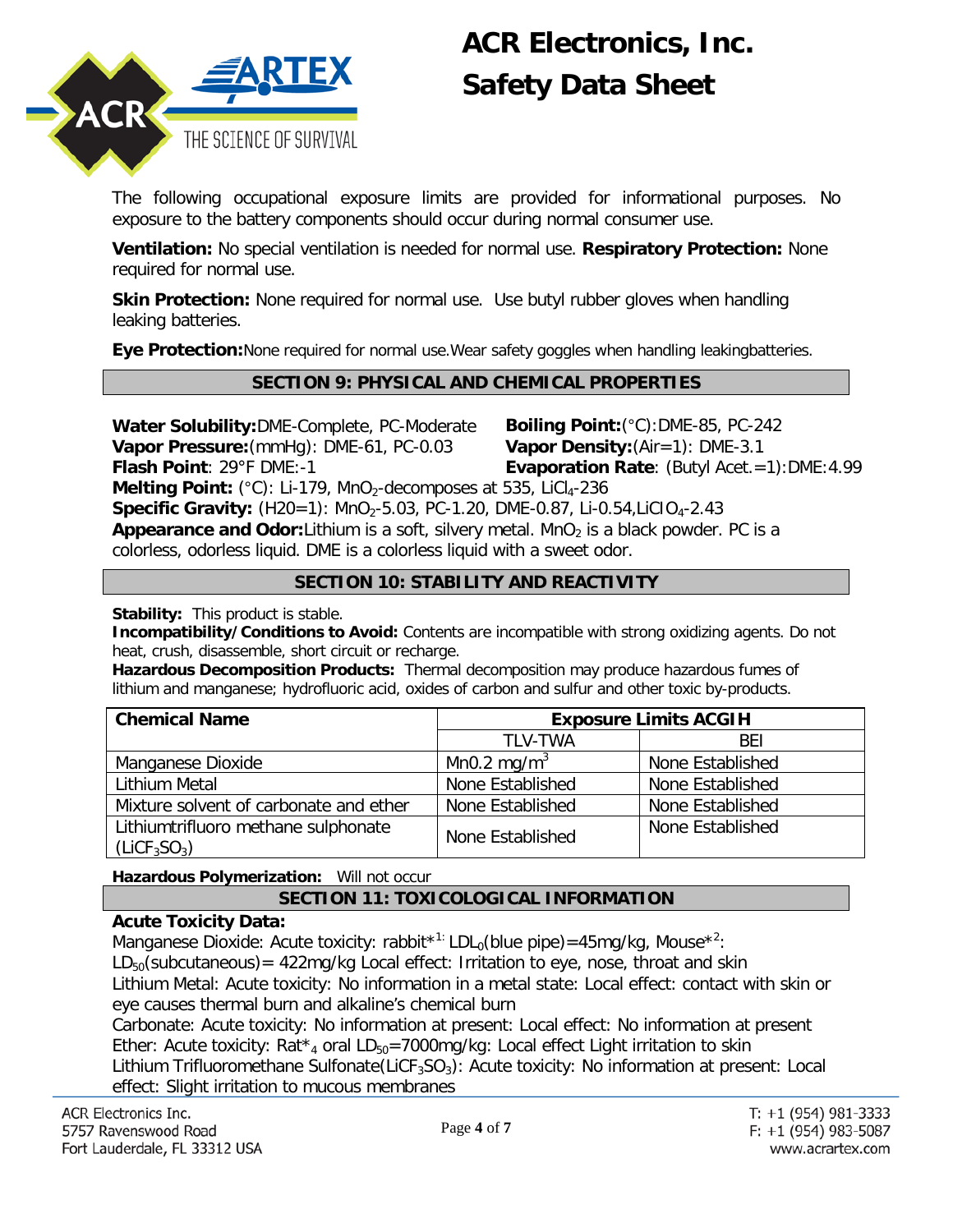

**Chronic Effects:** The chemicals in this product are contained in a sealed can and exposure does not occur during normal handling and use. No chronic effects would be expected from handling a leaking battery.

**Target Organs:** Skin, eyes and respiratory system.

### **SECTION 12: ECOLOGICAL INFORMATION**

No ecotoxicity data is available. This product is not expected to present an environmental hazard.

### **SECTION 13: DISPOSAL INFORMATION**

Lithium batteries are best disposed of as a non-hazardous waste when fully or mostly discharged. The Federal Environmental Protection Agency (EPA) (governed by the Resource Conservation and Recovery Act (RCRA)) do not list or exempt Lithium as a hazardous waste. However, if waste lithium batteries are still fully charged or only partially discharged, they can be considered a reactive hazardous waste because of significant amounts of unreacted lithium in the battery. The batteries must be neutralized through an approved secondary treatment facility prior to disposal as a hazardous waste (as required by the U.S. Land Ban Restrictions for the hazardous and Solid Waste Amendments of 1984.) Secondary treatment centers receive these batteries as manifested hazardous waste under code "D003 - reactive." Use a professional disposal firm for disposal of mass quantities of undischarged lithium batteries. DO NOT INCINERATE or subject battery cells to temperatures in excess of 212°F. Such treatment can cause cell rupture.

Contact your local government fordisposal practices in your area.

### **SECTION 14: TRANSPORT INFORMATION**

The transportation of lithium metal batteries and lithium metal batteries contained in equipment is regulated as UN3090 and UN3091 by ICAO, IATA, IMO and US DOT. However, the listed lithium metal batteries cells and batteries are not subject to the other provisions of the regulations as long as they are packaged and marked in accordance with the regulations.

(The lithium content of cells contained in this document is less than 1 gram. The lithium content of batteries contained in this document is less than 2 grams)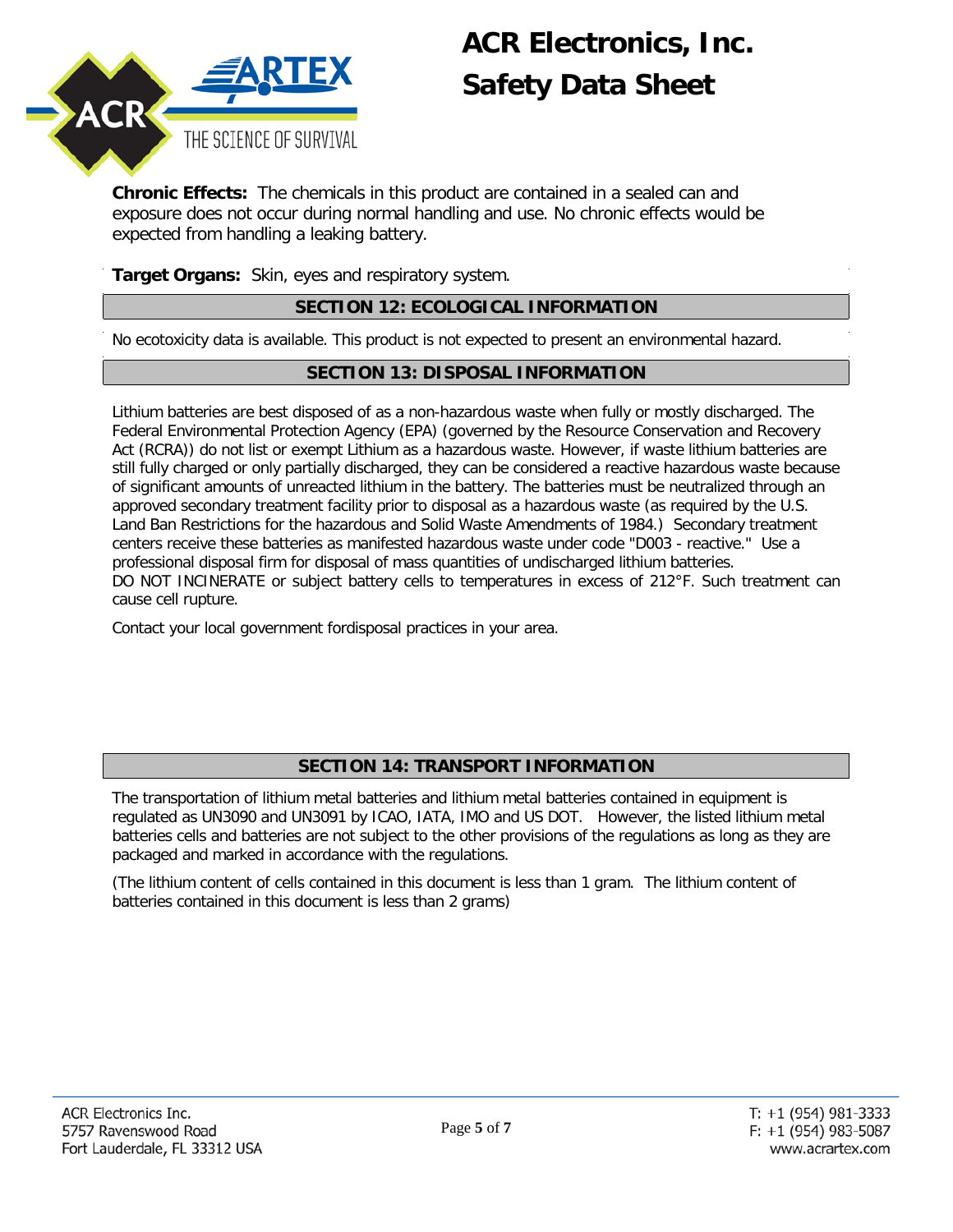

The listed lithium metal batteries meet the requirements of the UN Manual of Tests and Criteria, Part III subsection 38.3. In addition, each shipment must be accompanied by appropriate documentation and the package must be capable of withstanding the drop test requirements. Except for personal use, the shipment of lithium metal batteries aboard passenger aircraft is no longer allowed. Airline passengers may continue to have non-rechargeable lithium batteries for their equipment

**Transportation in the United States**(Reference 49 CFR parts 171, 172, 173 and 175) **Passenger Aircraft Ban for shipments (Lithium Batteries only)**

each package must be labeled with the following statement: "**PRIMARY LITHIUM BATTERIES- FORBIDDEN FOR TRANSPORT ABOARD PASSENGER AIRCRAFT". The** labeling requirement covers shipments via highway, rail, vessel or aircraft and covers all shipments inside the US. The use of air cargo shipments inside the use of a reduced package size  $\alpha$  and the use of a reduced package size of a reduced package size  $\alpha$ All primary lithium metal batteries are banned as cargo on passenger aircraft. The outside of

Lithium Metal Batteries and Lithium Metal Batteries contained in Equipment are "excepted" from Dangerous Goods Classification based on US/DOT CFR 49 Section 173.185, Section 172.102. The listed batteries and battery packs were tested and meets requirements for<br>chinaire and The UN Menual of Taste and Oritaria. Part UL Subsection 20.2. UN T4 T0 Taste. shipping per The UN Manual of Tests and Criteria, Part III, Subsection 38.3, UN T1-T8 Tests<br>ST/SC/10 10/11 package size  $\mathcal{D}$  is a new Lithium Battery Caution label. The new Lithium Battery Caution label (IATA) is a new Lithium Battery Caution label (IATA) is a new Lithium Battery Caution label (IATA) is a new Lithium Batter ST/SG/AC.10/11.

Figure F.4.I) requires an Emergency Contact telephone number. The UN number is UN3091.

and a reasonable amount of spare non-rechargeable lithium batteries for their equipment in their carryon luggage – not in their checked baggage. For more information, air travelers should consult the US Department of Transportation (DOT) Safety Travel web site at [http://safetravel.dot.gov](http://safetravel.dot.gov/)

At this time, IMO and ADR continue to follow Special Provision 188 from the UN Model Regulations.

### **SECTION 15: REGULATORY INFORMATION**

### **United States**

**OSHA Status:** While the finished product(s) is considered an article and not covered by the OSHA Hazard Communication Standard, 29 CFR 1910.1200, this MSDS contains valuable information critical to the safe handling and proper use of the product".

**EPA TSCA Status**: All intentionally-added components of this product are listed on the US TSCA Inventory.

**SARA 313/302/304/311/312 chemicals**: Manganese compounds 15-45% **California:** This product has been evaluated and does not require warning labeling under California Proposition 65.

**Canada** All intentionally-added components of this product are listed on the Canadian DSL. This product has been classified in accordance with the hazard criteria of the Canadian Controlled Products Regulations (CPR) and this MSDS contains all information required by the Controlled Products Regulations.

### **SECTION 16: OTHER INFORMATION**